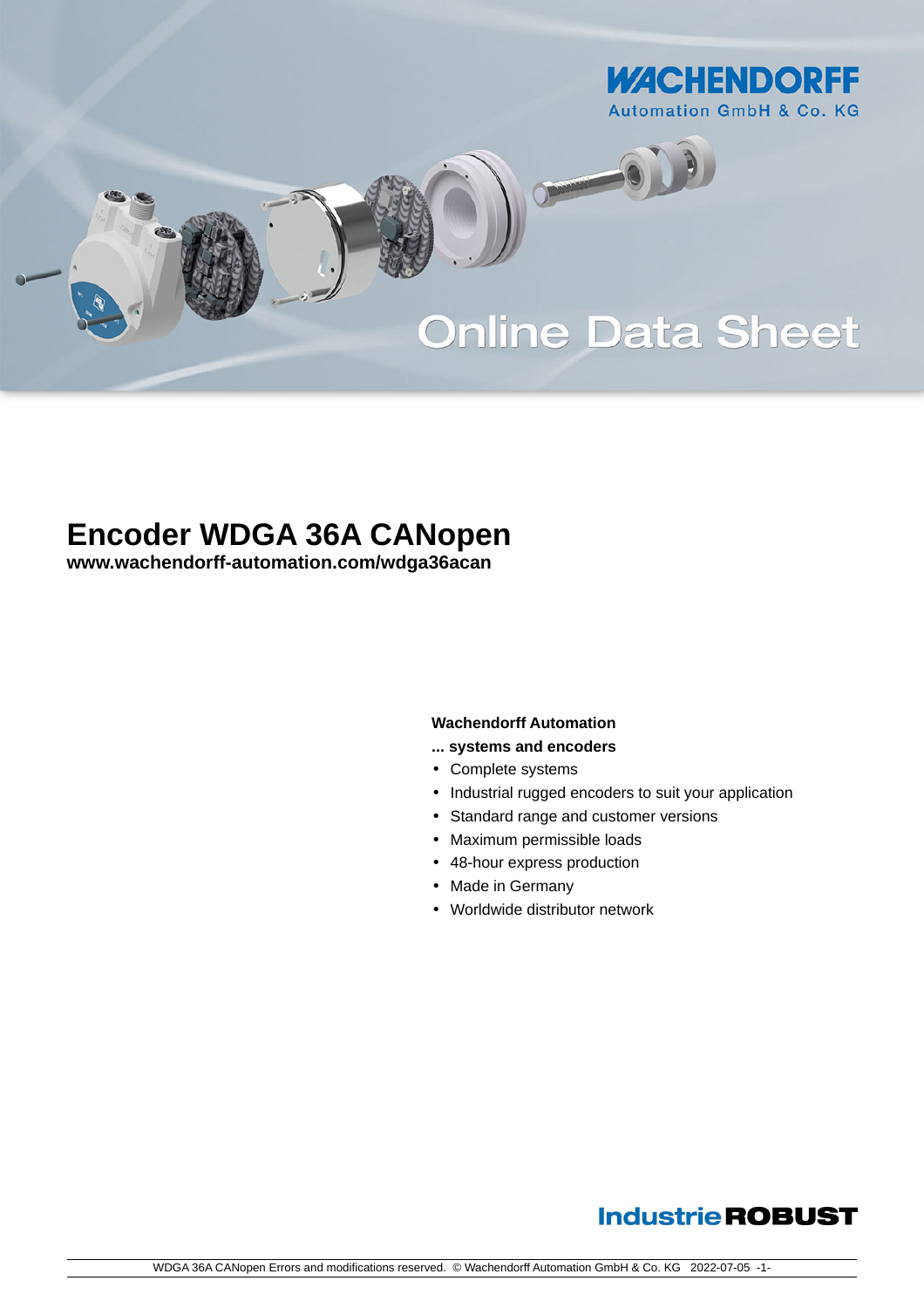

## **Encoder WDGA 36A absolute CANopen magnetic, with EnDra® -Technology**



**EnDra** Technologie



- EnDra<sup>®</sup>: maintenance-free and environmentally friendly
- •CANopen, Single-turn and Multi-turn
- •Communication Profile according to CiA 301
- •Device Profile for encoder CiA 406 V3.2 class C2
- Single-turn/Multi-turn (16 bit / 43 bit)
- Forward-looking technology with 32 Bit processor
- 2-colour-LED as indicator for operating condition and
- Error message appropriate CiA 303-3

**[www.wachendorff-automation.com/wdga36acan](https://www.wachendorff-automation.com/wdga36acan)**

#### **Mechanical Data Housing** Flange servo flange Flange material aluminum Housing cap stainless steel Housing Ø 36 mm **Shaft(s)** Shaft material stainless steel Starting torque approx. 0.3 Ncm at ambient temperature Shaft  $\oslash$  6 mm Shaft length L: 11.5 mm Max. Permissible shaft loading radial 80 N Max. Permissible shaft loading axial 50 N Shaft  $\%$  6.35 mm Shaft length L: 11.5 mm Max. Permissible shaft loading radial 80 N Max. Permissible shaft loading axial 50 N Shaft  $\oslash$  8 mm Shaft length L: 18 mm Max. Permissible shaft loading radial 50 N Max. Permissible shaft loading axial 50 N **Bearings** Bearings type 2 precision ball bearings Nominale service life 1.4 x 10'8 revs. at 100 % rated shaft load 2 x 10'9 revs. at 40 % rated shaft load 1.7 x 10'10 revs. at 20 % rated shaft load Max. operating speed 12000 rpm **Machinery Directive: basic data safety integrity level**  $MTTF_d$  1000 a Mission time (TM) 20 a Nominale service life (L10h) 1.7 x 10'10 revs. at 20 % rated shaft load and 12000 rpm

Diagnostic coverage (DC) 0 %

| <b>Electrical Data</b>              |                                                                                                                                                                                                |  |
|-------------------------------------|------------------------------------------------------------------------------------------------------------------------------------------------------------------------------------------------|--|
| Power supply/Current<br>consumption | 4,75 VDC up to 32 VDC: typ. 50 mA                                                                                                                                                              |  |
| Power consumption                   | max. 0.5 W                                                                                                                                                                                     |  |
|                                     |                                                                                                                                                                                                |  |
| Sensor data                         |                                                                                                                                                                                                |  |
| Single-turn technology              | innovative hall sensor technology                                                                                                                                                              |  |
| Single-turn resolution              | 65,536 steps/360° (16 bit)                                                                                                                                                                     |  |
| Single-turn accuracy                | $\pm$ 0.0878° ( 12 bit)                                                                                                                                                                        |  |
| Single-turn repeat accuracy         | $\pm$ 0.0878° ( 12 bit)                                                                                                                                                                        |  |
| Internal cycle time                 | $600 \mu s$                                                                                                                                                                                    |  |
| Multi-turn technology               | patented EnDra <sup>®</sup> technology no<br>battery and no gear.                                                                                                                              |  |
| Multi-turn resolution               | up to 32 bit with high precision value<br>up to 43 bit.                                                                                                                                        |  |
| <b>Environmental data</b>           |                                                                                                                                                                                                |  |
| <b>Environmental data:</b>          |                                                                                                                                                                                                |  |
| ESD (DIN EN 61000-4-2):             | 8 kV                                                                                                                                                                                           |  |
| Burst (DIN EN 61000-4-4):           | $2$ kV                                                                                                                                                                                         |  |
| Includes EMC:                       | DIN EN 61000-6-2<br>DIN EN 61000-6-3<br>DIN EN 61326-1                                                                                                                                         |  |
| Vibration:<br>(DIN EN 60068-2-6)    | 300 m/s <sup>2</sup> (10 Hz up to 2000 Hz)                                                                                                                                                     |  |
| Shock:<br>(DIN EN 60068-2-27)       | 5000 m/s <sup>2</sup> (6 ms)                                                                                                                                                                   |  |
| Design:                             | According DIN VDE 0160                                                                                                                                                                         |  |
| Turn on time:                       | <1,5 s                                                                                                                                                                                         |  |
|                                     |                                                                                                                                                                                                |  |
| <b>Interface</b>                    |                                                                                                                                                                                                |  |
| Interface:                          | CAN                                                                                                                                                                                            |  |
| Protocol:                           | CANopen<br>• Communication profil CiA 301<br>• Device Profile for encoder CiA 406<br>V3.2 class C2                                                                                             |  |
| Node number:                        | 1 up to 127 (default 127)                                                                                                                                                                      |  |
| Baud rate:                          | 10 kBaud up to 1 MBaud with<br>automatic bit rate detection.                                                                                                                                   |  |
| Advice:                             | The standard settings as well as any<br>customization in the software can be<br>changed via LSS (CiA 305) and the<br>SDO protocol, e. g. PDOs, Scaling,<br>Heartbeat, Node-ID, Baud rate, etc. |  |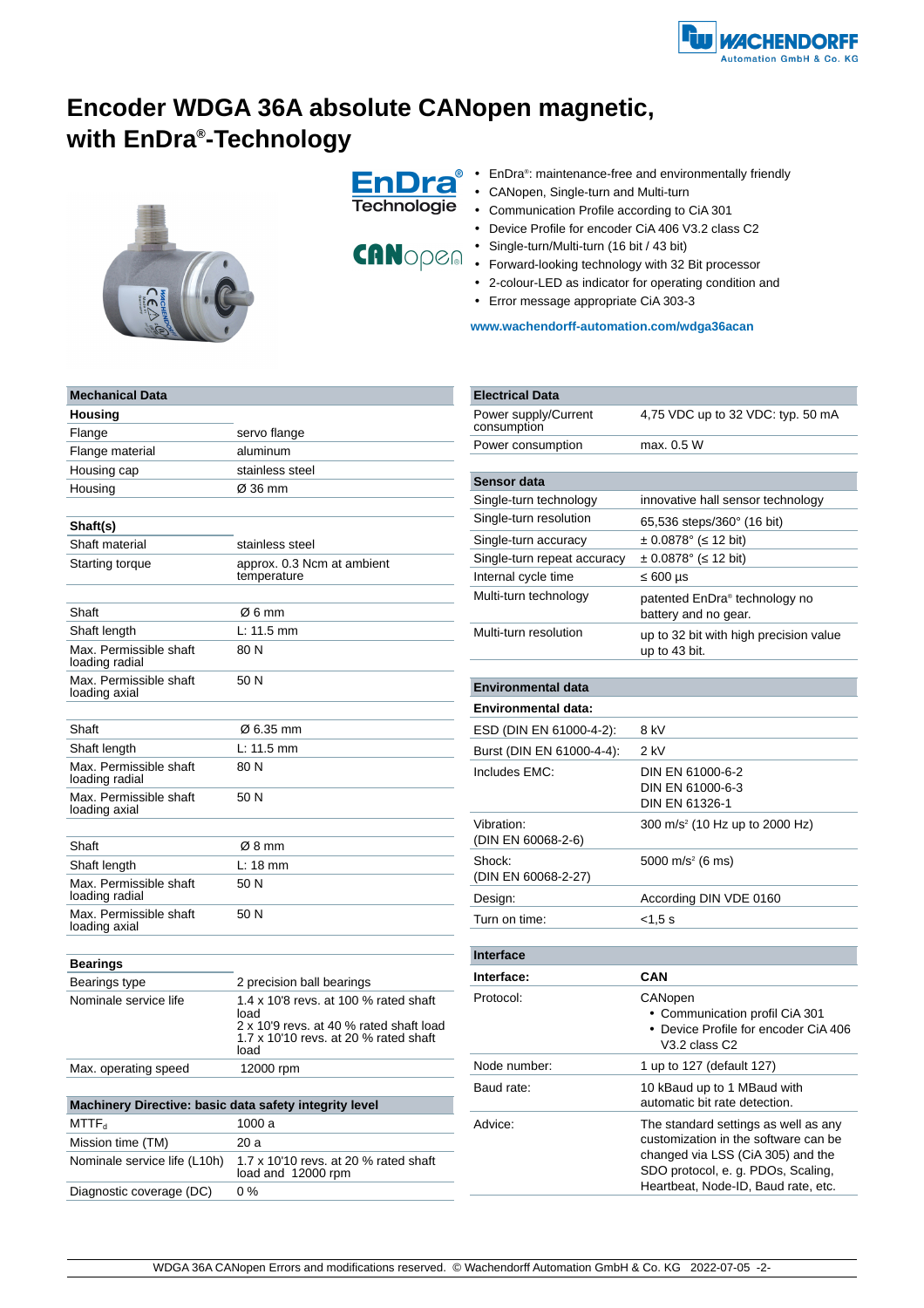

Programmable CAN transmission modes: **Sychronous mode:** when a synchronisation telegram (SYNC) is received from another bus node, PDOs are transmitted

independently. **Asynchronous mode:** a PDO message is triggered by an internal event. (e.g. change of measured valued, internal timer, etc.)

| approx. 112 g                                                                  |
|--------------------------------------------------------------------------------|
| cable or connector outlet                                                      |
| Housing: IP65, IP67;<br>shaft sealed: IP65;<br>cable outlet L1: IP40, K6: IP20 |
| -40 °C up to +85 °C                                                            |
| -40 °C up to +100 °C                                                           |
|                                                                                |

#### **More Information**

General technical data and safety instructions **http://www.wachendorff-automation.com/gtd**

Options

**http://www.wachendorff-automation.com/acc**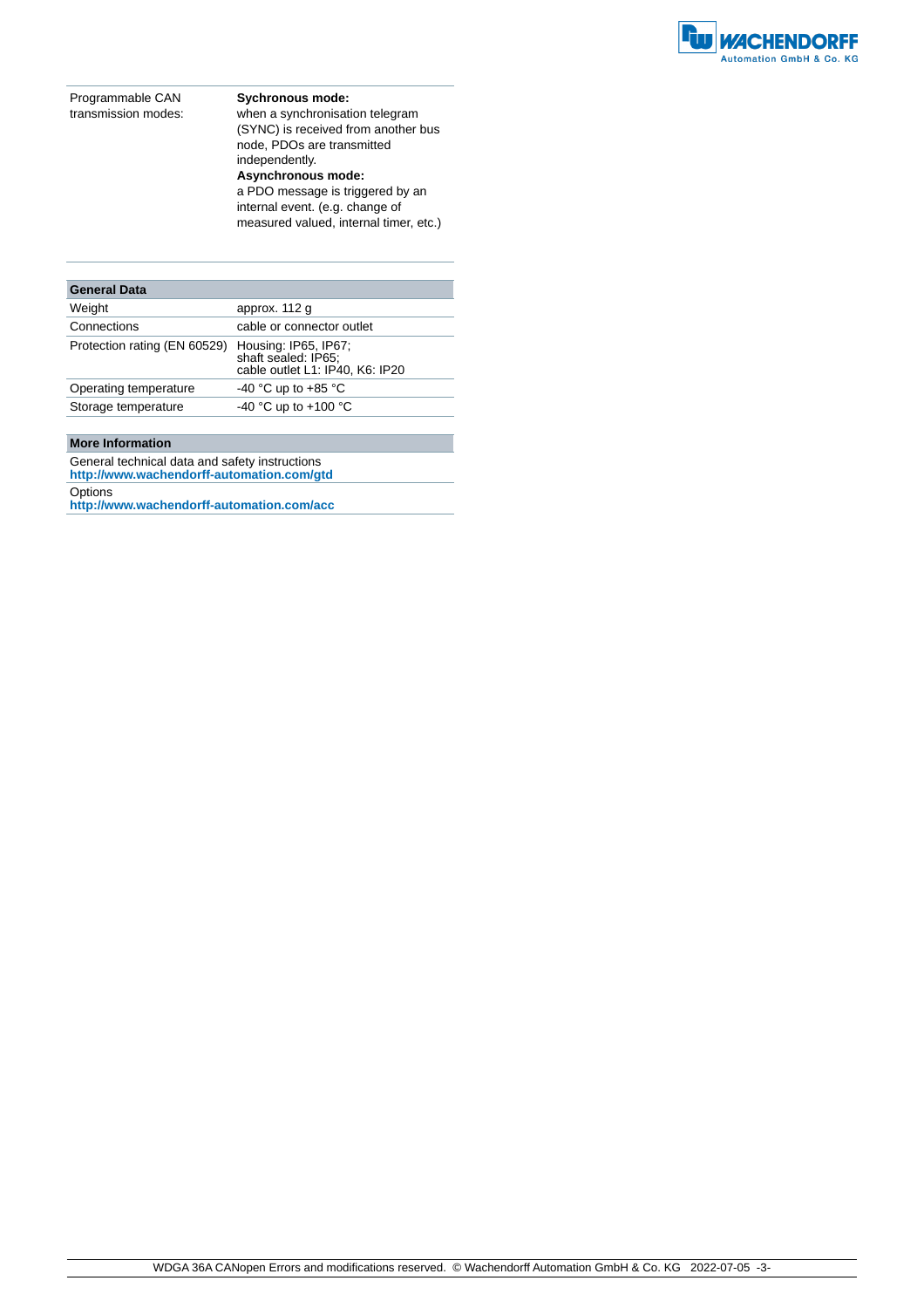

#### **Connector, M12x1 CB5 axial, 5-pin**



#### **Description**

**CB5** axial, 5-pin, shield connected to encoder housing

| <b>Assignments</b>      |                 |  |
|-------------------------|-----------------|--|
|                         | CB <sub>5</sub> |  |
|                         | 5               |  |
| (+) Vcc                 | 2               |  |
| <b>GND</b>              | 3               |  |
| <b>CANHigh</b>          | 4               |  |
| <b>CANLow</b>           | 5               |  |
| <b>CANGND</b><br>shield | 1               |  |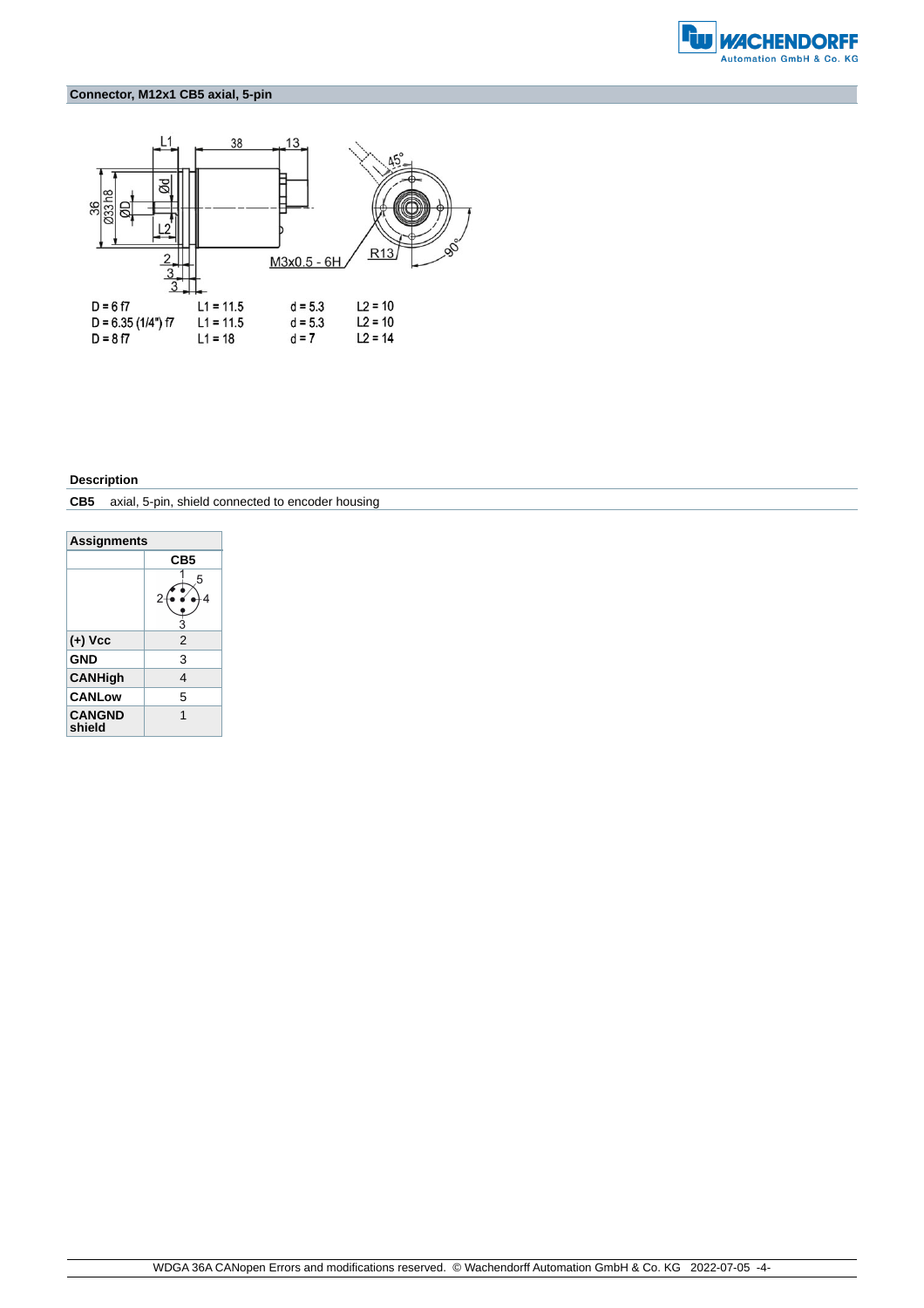

#### **Connector, M12x1 CC5 radial, 5-pin**



#### **Description**

**CC5** radial, 5-pin, shield connected to encoder housing

| <b>Assignments</b>      |        |  |
|-------------------------|--------|--|
|                         | CC5    |  |
|                         | 5<br>Ŕ |  |
| (+) Vcc                 | 2      |  |
| <b>GND</b>              | 3      |  |
| <b>CANHigh</b>          | 4      |  |
| <b>CANLow</b>           | 5      |  |
| <b>CANGND</b><br>shield | 1      |  |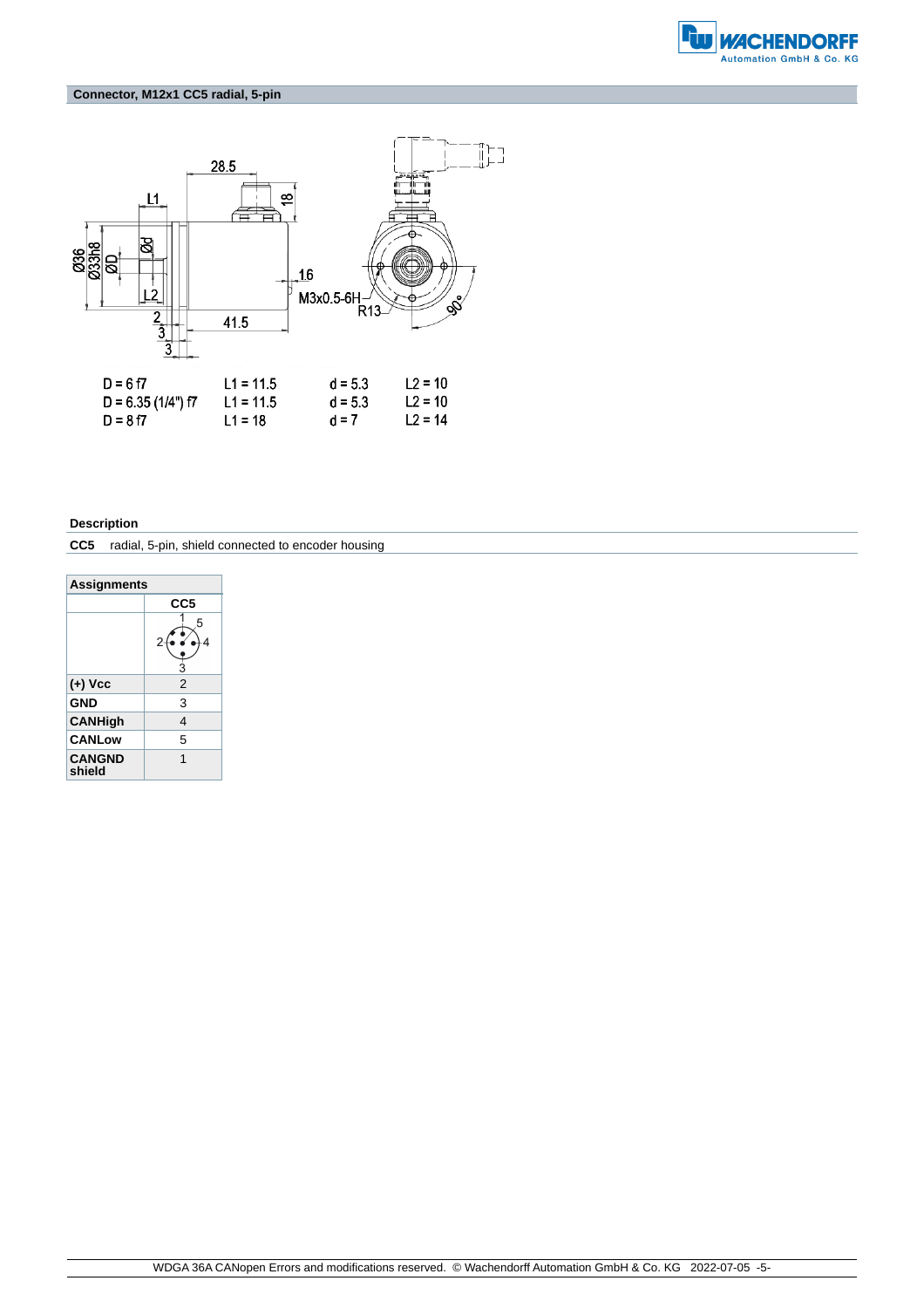

#### **Cable connection, L1 radial with 2 m cable (IP40)**



#### **Description**

#### **L1** radial, shield connected to encoder housing (IP40)

| <b>Assignments</b>      |        |  |
|-------------------------|--------|--|
|                         | L1     |  |
| (+) Vcc                 | BN     |  |
| <b>GND</b>              | WН     |  |
| <b>CANHigh</b>          | GΝ     |  |
| <b>CANLow</b>           | YF     |  |
| <b>CANGND</b><br>shield | shield |  |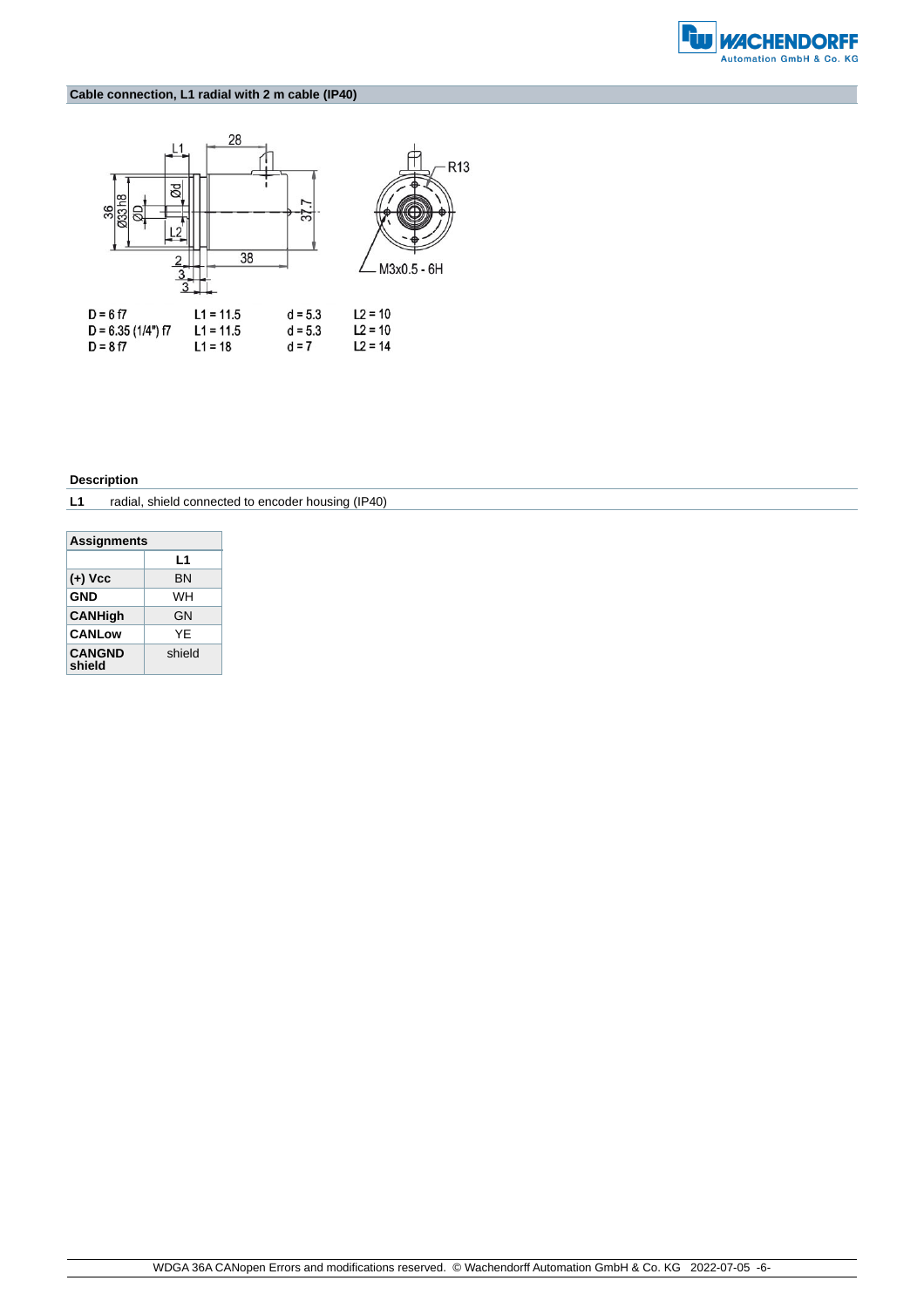

#### **Cable connection, L2 axial with 2 m cable**



#### **Description**

| L <sub>2</sub> | axial, shield connected to encoder housing |  |
|----------------|--------------------------------------------|--|
|----------------|--------------------------------------------|--|

| <b>Assignments</b>      |        |  |
|-------------------------|--------|--|
|                         | L2     |  |
| $(+)$ Vcc               | ΒN     |  |
| GND<br>WН               |        |  |
| <b>CANHigh</b>          | GN     |  |
| <b>CANLow</b>           | YF     |  |
| <b>CANGND</b><br>shield | shield |  |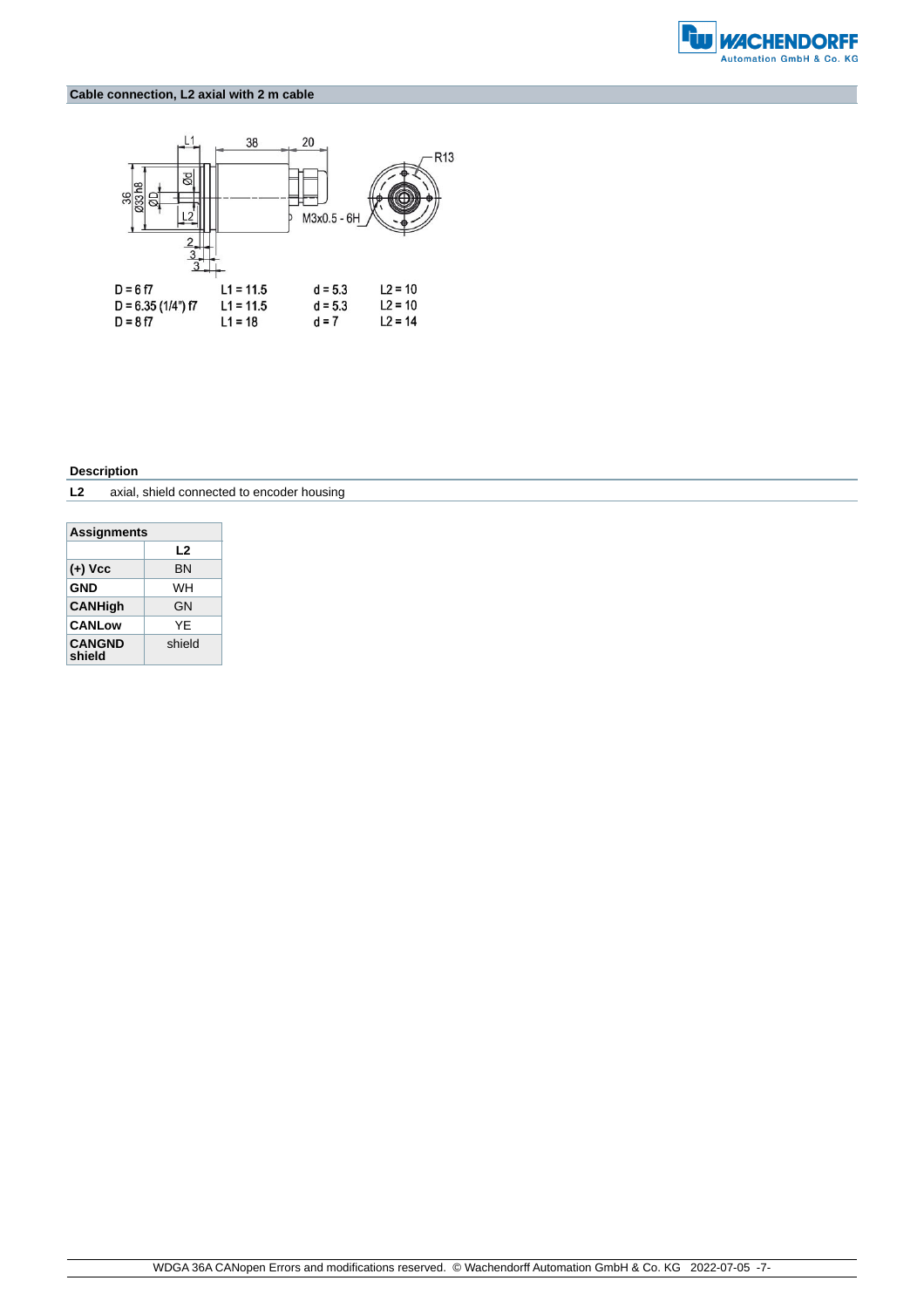

#### **Cable connection, L3 radial with 2 m cable**



#### **Description**

**L3** radial, shield connected to encoder housing

| <b>Assignments</b> |  |  |
|--------------------|--|--|
| L3                 |  |  |
| ΒN                 |  |  |
| WН                 |  |  |
| GΝ                 |  |  |
| YF                 |  |  |
| shield             |  |  |
|                    |  |  |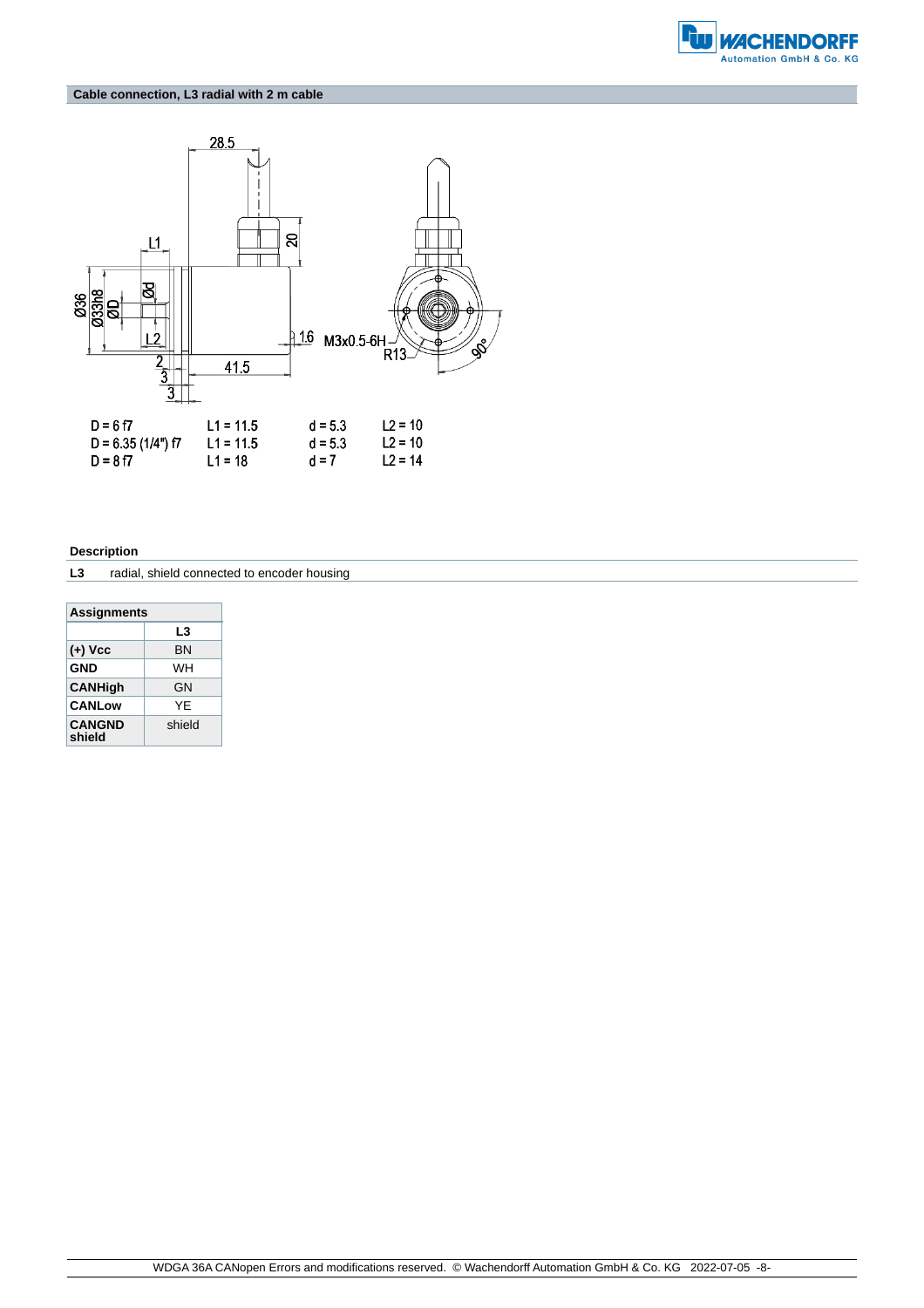

#### **Cable connection, K6 (IP20)**



#### **Description**

**K6** axial, shield not connected

| <b>Assignments</b>      |    |  |  |
|-------------------------|----|--|--|
|                         | K6 |  |  |
| (+) Vcc                 | ΒN |  |  |
| <b>GND</b>              | WН |  |  |
| <b>CANHigh</b>          | GΝ |  |  |
| <b>CANLow</b>           | YF |  |  |
| <b>CANGND</b><br>shield | GY |  |  |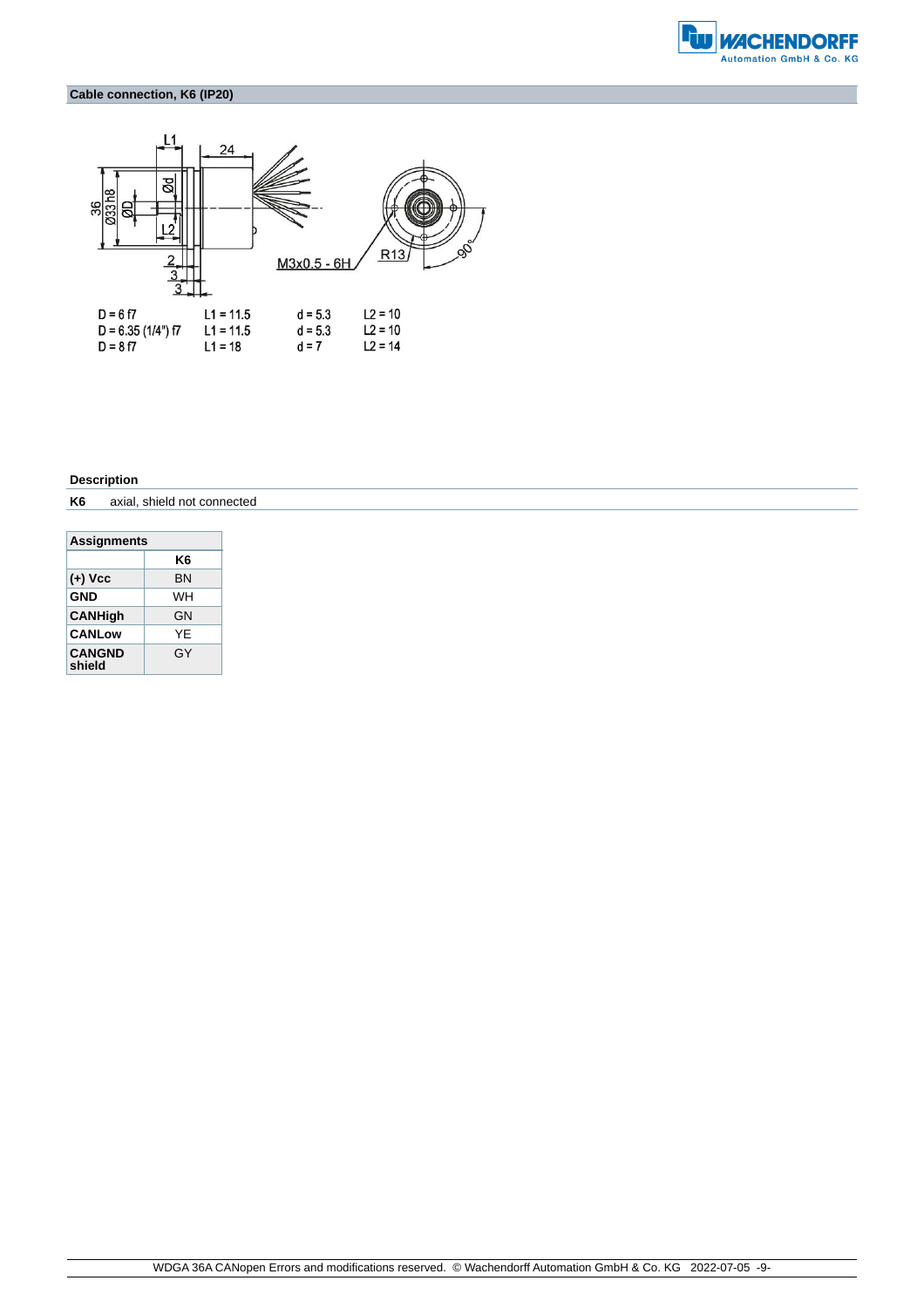

| <b>Options</b> |  |  |  |
|----------------|--|--|--|
|----------------|--|--|--|

| 120 Ohm terminating resistor                                                  | Order key  |
|-------------------------------------------------------------------------------|------------|
| The encoder WDGA 36A CANopen is also available with fixed 120 Ohm terminating | <b>AEO</b> |
| resistor.                                                                     |            |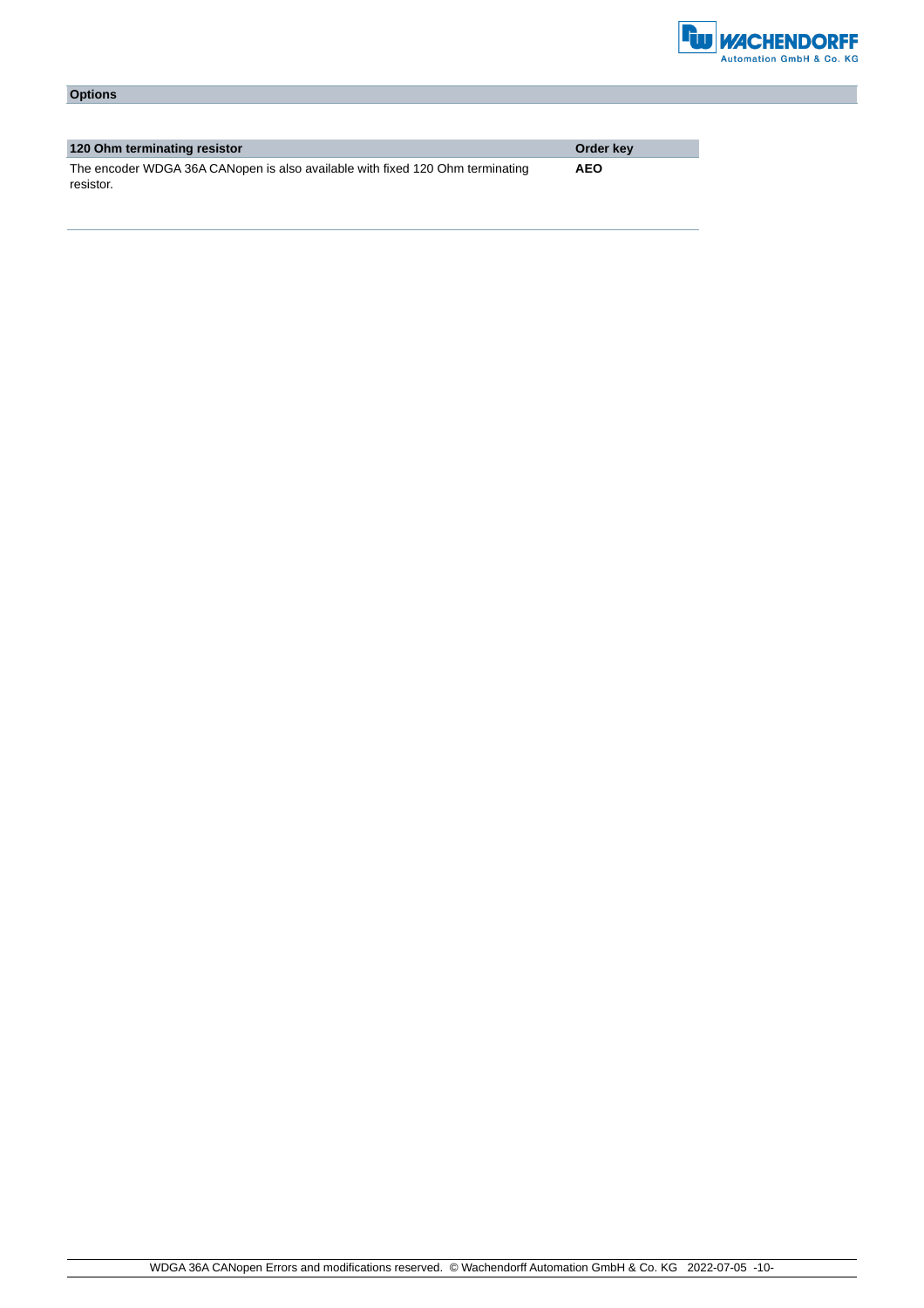

| Example Order No. Type     | Your encoder                                                                      |                 |          |
|----------------------------|-----------------------------------------------------------------------------------|-----------------|----------|
| WDGA 36A                   | WDGA 36A                                                                          |                 | WDGA 36A |
|                            |                                                                                   |                 |          |
|                            | <b>Shaft</b>                                                                      | Order key       |          |
| 06                         | Ø6mm                                                                              | 06              |          |
|                            | Ø 6.35 mm                                                                         | 2Z              |          |
|                            | Ø8 mm                                                                             | 08              |          |
|                            |                                                                                   |                 |          |
|                            | <b>Single-turn Resolution</b>                                                     | Order key       |          |
| 12                         | Single-turn resolution 1 bit up to 16 bit: (e. G. 12 bit)                         | 12              |          |
|                            | <b>Multi-turn Resolution</b>                                                      | Order key       |          |
|                            |                                                                                   |                 |          |
| 18                         | Multi-turn resolution: (examples)<br>18 bit = $18$                                | 18              |          |
|                            | 43 bit = $43$                                                                     |                 |          |
|                            | no Multiturn = $00$                                                               |                 |          |
|                            |                                                                                   |                 |          |
|                            | Data protocol                                                                     | Order key       |          |
| CO                         | CANopen                                                                           | CO              |          |
|                            |                                                                                   |                 |          |
|                            | <b>Software</b>                                                                   | Order key       |          |
| Α                          | up to date release                                                                | Α               |          |
|                            |                                                                                   |                 |          |
|                            | Code                                                                              | Order key       |          |
| В                          | binary                                                                            | B               |          |
|                            |                                                                                   |                 |          |
|                            | Power supply                                                                      | Order key       |          |
| 0                          | 4.75 V up to 32 V (standard)                                                      | 0               |          |
|                            |                                                                                   |                 |          |
|                            | <b>Galvanic isolation</b>                                                         | Order key       |          |
| 0                          | no                                                                                | 0               |          |
|                            | <b>Electrical connections</b>                                                     | Order key       |          |
|                            | Cable:                                                                            |                 |          |
|                            | radial, shield connected to encoder housing (IP40), with 2 m cable                | L1              |          |
|                            | axial, shield connected to encoder housing, with 2 m cable, IP67                  | L2              |          |
|                            | radial, shield connected to encoder housing, with 2 m cable, IP67                 | L <sub>3</sub>  |          |
|                            | axial, shield not connected, IP20, with 8 cm loose wires                          | K <sub>6</sub>  |          |
| CB <sub>5</sub>            |                                                                                   |                 |          |
|                            | Connector:                                                                        |                 |          |
|                            | sensor-connector, M12x1, 5-pin, axial, IP67, shield connected to encoder housing  | CB <sub>5</sub> |          |
|                            | sensor-connector, M12x1, 5-pin, radial, IP67, shield connected to encoder housing | CC <sub>5</sub> |          |
|                            |                                                                                   |                 |          |
|                            |                                                                                   |                 |          |
|                            | <b>Options</b>                                                                    | Order key       |          |
|                            | Without option                                                                    | Empty           |          |
|                            | 120 Ohm terminating resistor                                                      | AEO             |          |
|                            |                                                                                   |                 |          |
| Example Order No. WDGA 36A | $_{\rm CO}$<br>06<br>12<br>18<br>$\mathsf A$<br>B<br>$\pmb{0}$<br>$\pmb{0}$       | CB5             |          |

| <b>MDGA</b><br>36A<br>. |  |  |  |  |  | <b><i>Charles Company</i></b><br>er No<br>—Xampie≡ |
|-------------------------|--|--|--|--|--|----------------------------------------------------|